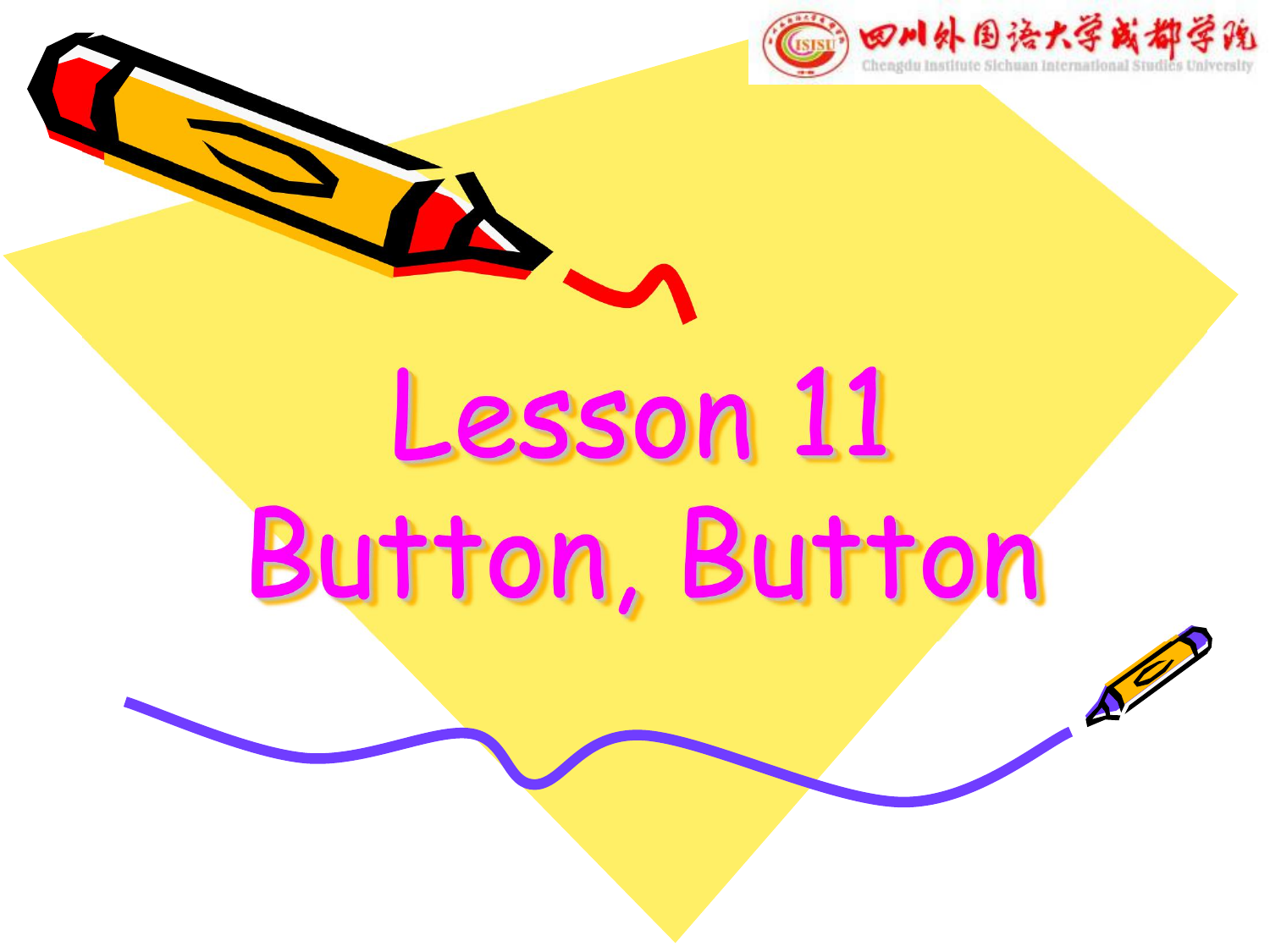

- Word study
- About the author
- Structure of the text
- Text analysis
- Assignment

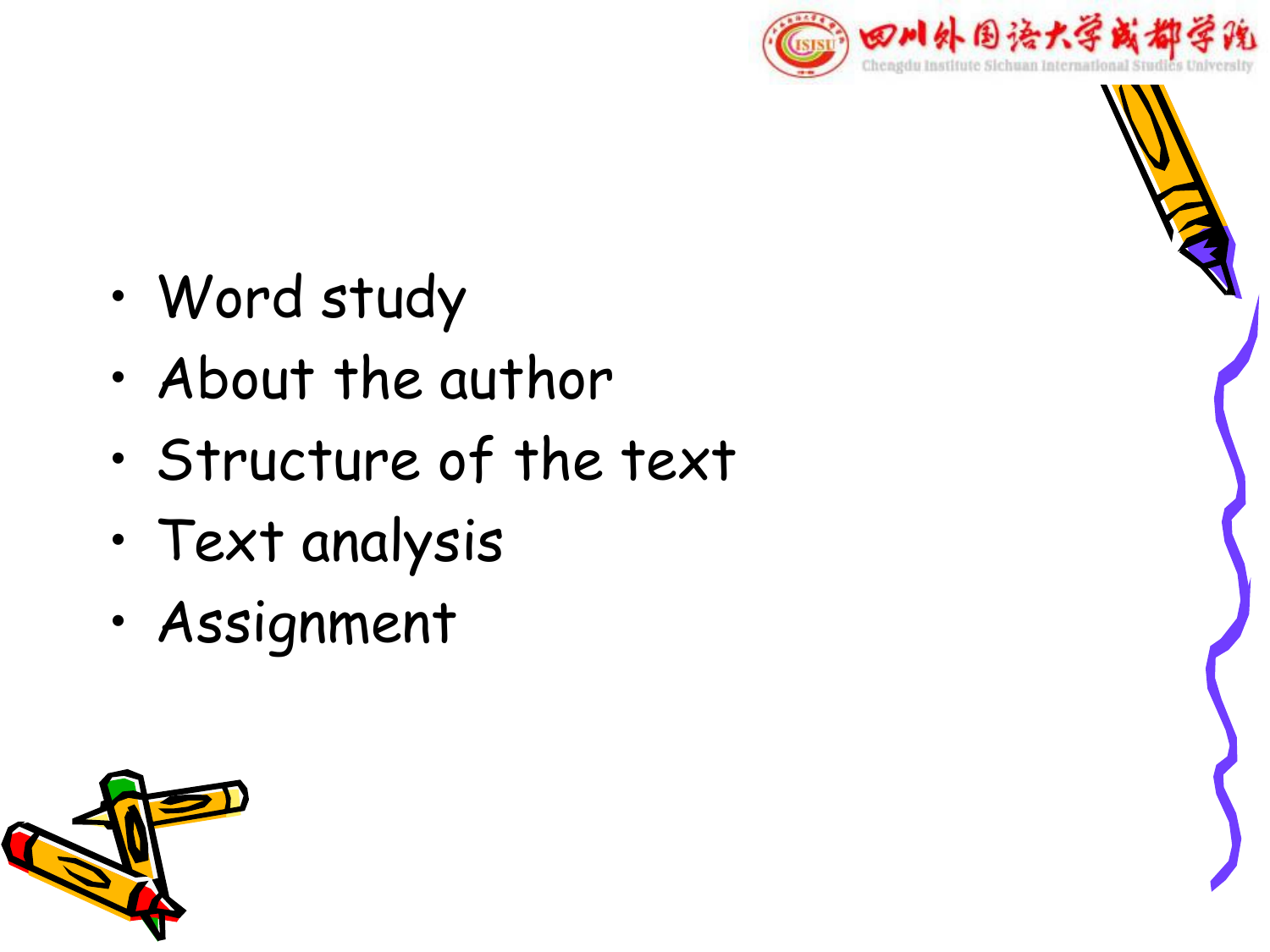

### Word study

- 1. authentic: true and accurate
- Compare genuine, authentic, real, true.
- Genuine: 指任何事物的起源、作者或性质等名符其实, 强调无掺杂、伪冒、假造等。
- Authentic: 强调有正式的证据或文件可资证明,强调可靠 与值得信任。
- Real: 此词也指名实相符,不是人造的货假造的,强调是 真的,不只是貌似,不只是名义上的。
- True:符合某一标准或范例,或与实情相符。
- e.g. a genuine painting by Tang Bohu
- an authentic statement

 $\frac{1}{\sqrt{2}}$  is a real pearl, not an imitation or a fake.

He is a true humanitarian.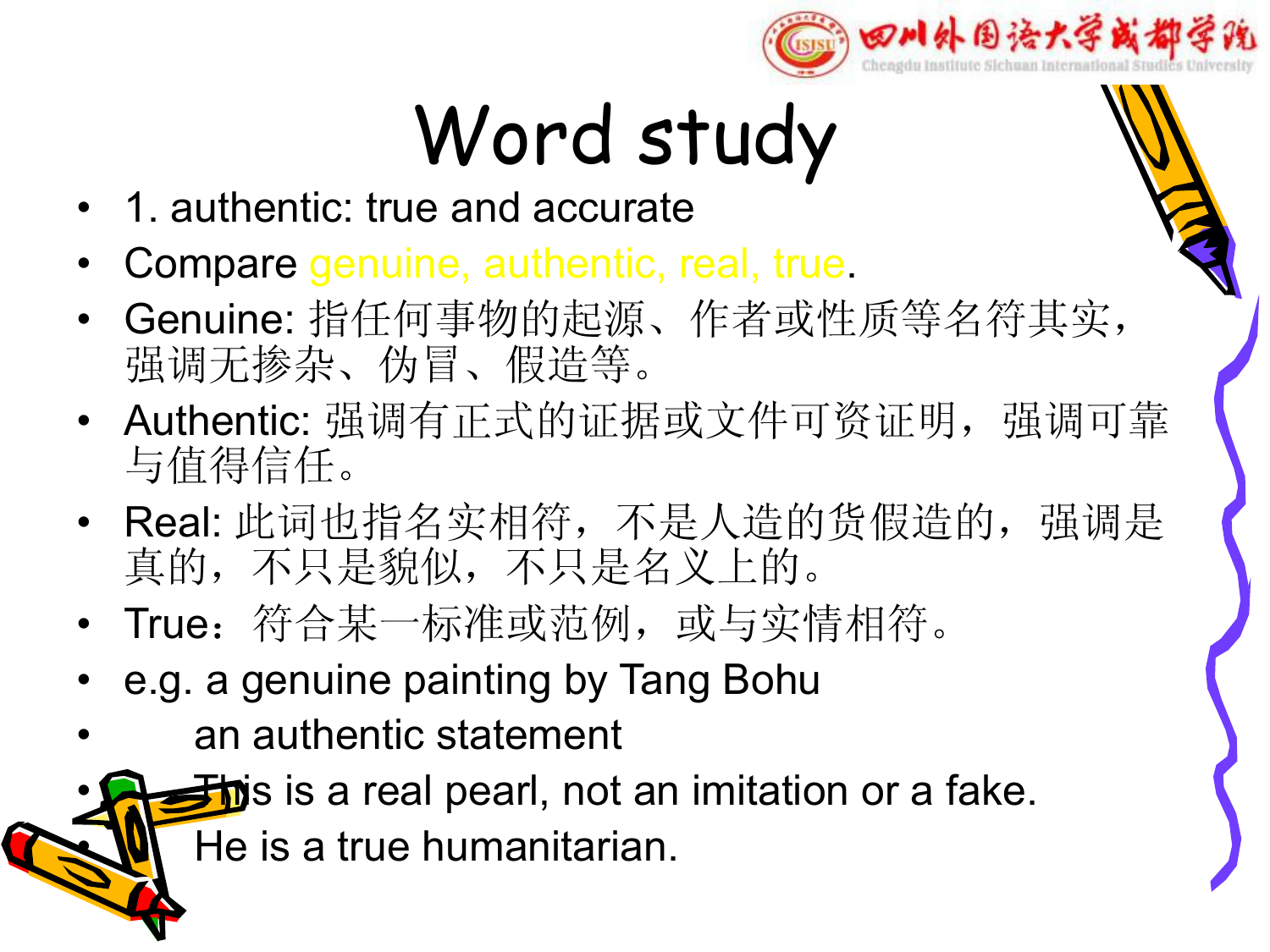

- 2. define
- a. state precisely the meaning of sth.
- b. show (a line, shape, feature, etc) clearly
- e.g. The mountain was sharply defined against the eastern sky.
	- 那座山在东方天空的衬托下显得轮廓分明。

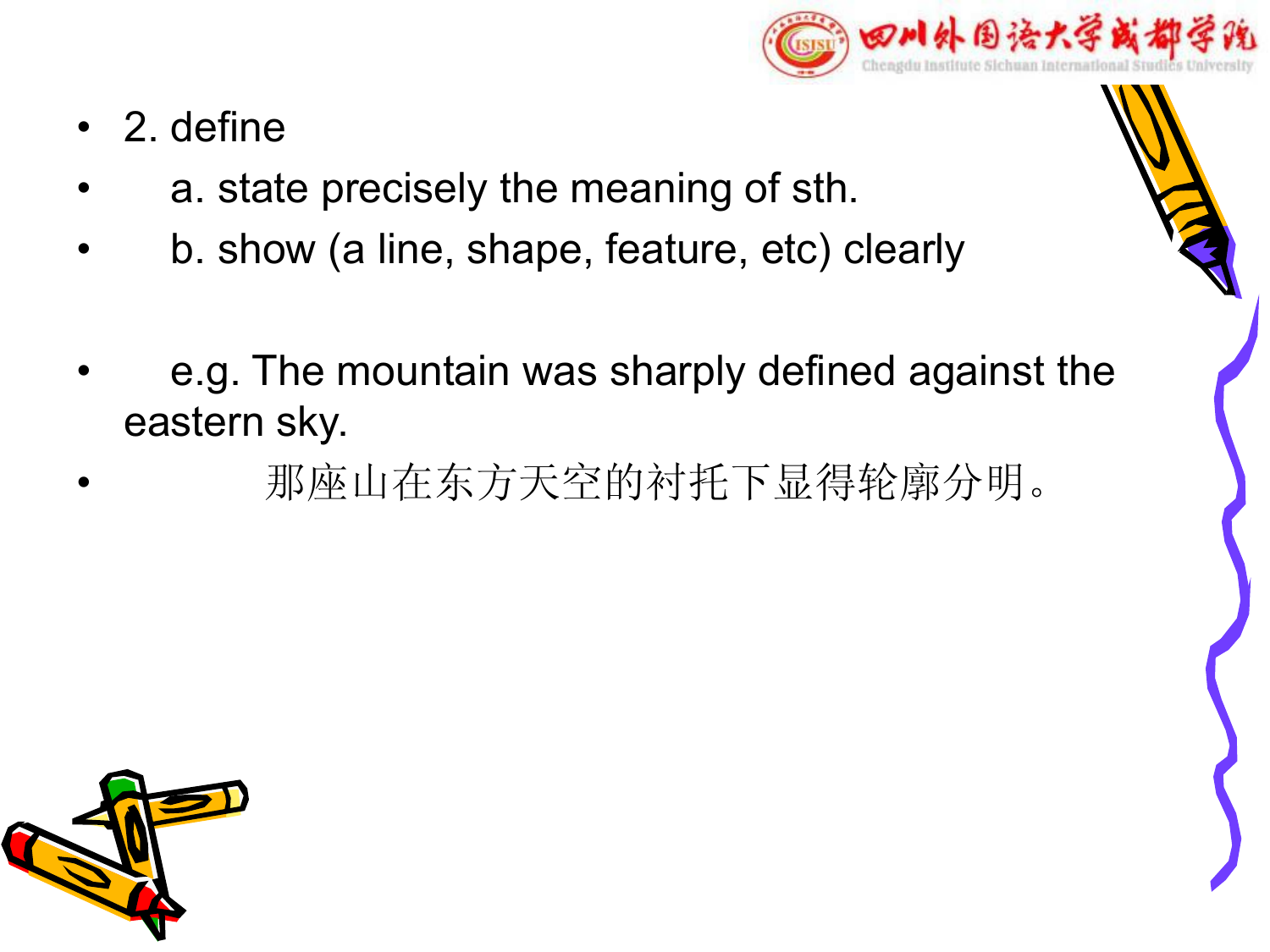

- 3. indemnity: payment for loss of goods, money, life,
- indemnity (against/for sth.)
- (为防遭伤害或损失的)保障,赔偿
- e.g. an indemnity fund 赔偿基金

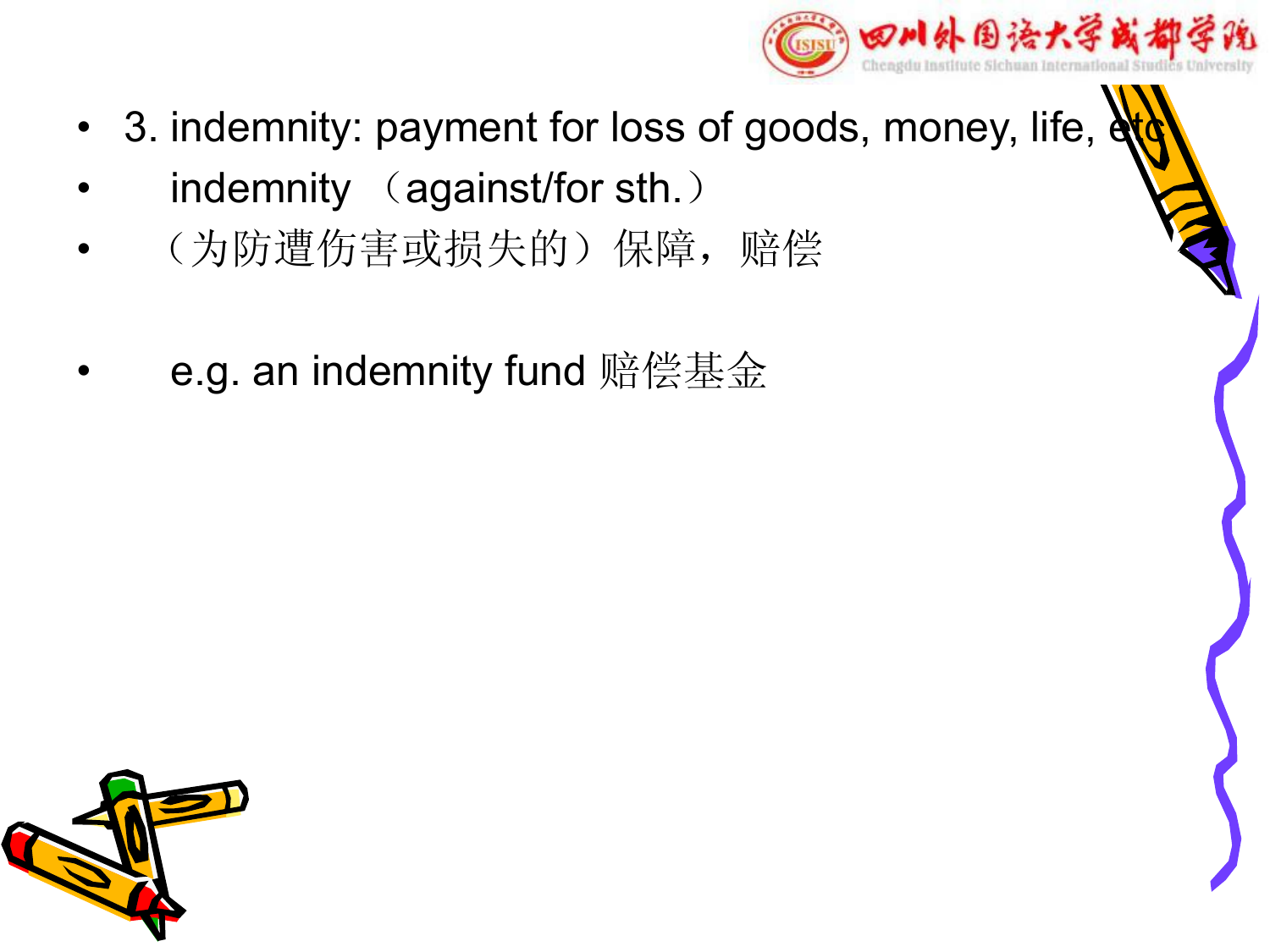

4. repress:

 $\bullet$ 

- a. restrain or suppress (an impulse)
- b. prevent (a revolt, etc) from breaking out
- e.g. repress a sneeze, smile, cough
- 强抑着不打喷嚏、不笑、不咳嗽
- All protest is brutally repressed by the regime.
	- 一切抗议活动都遭到当局的野蛮镇压。



•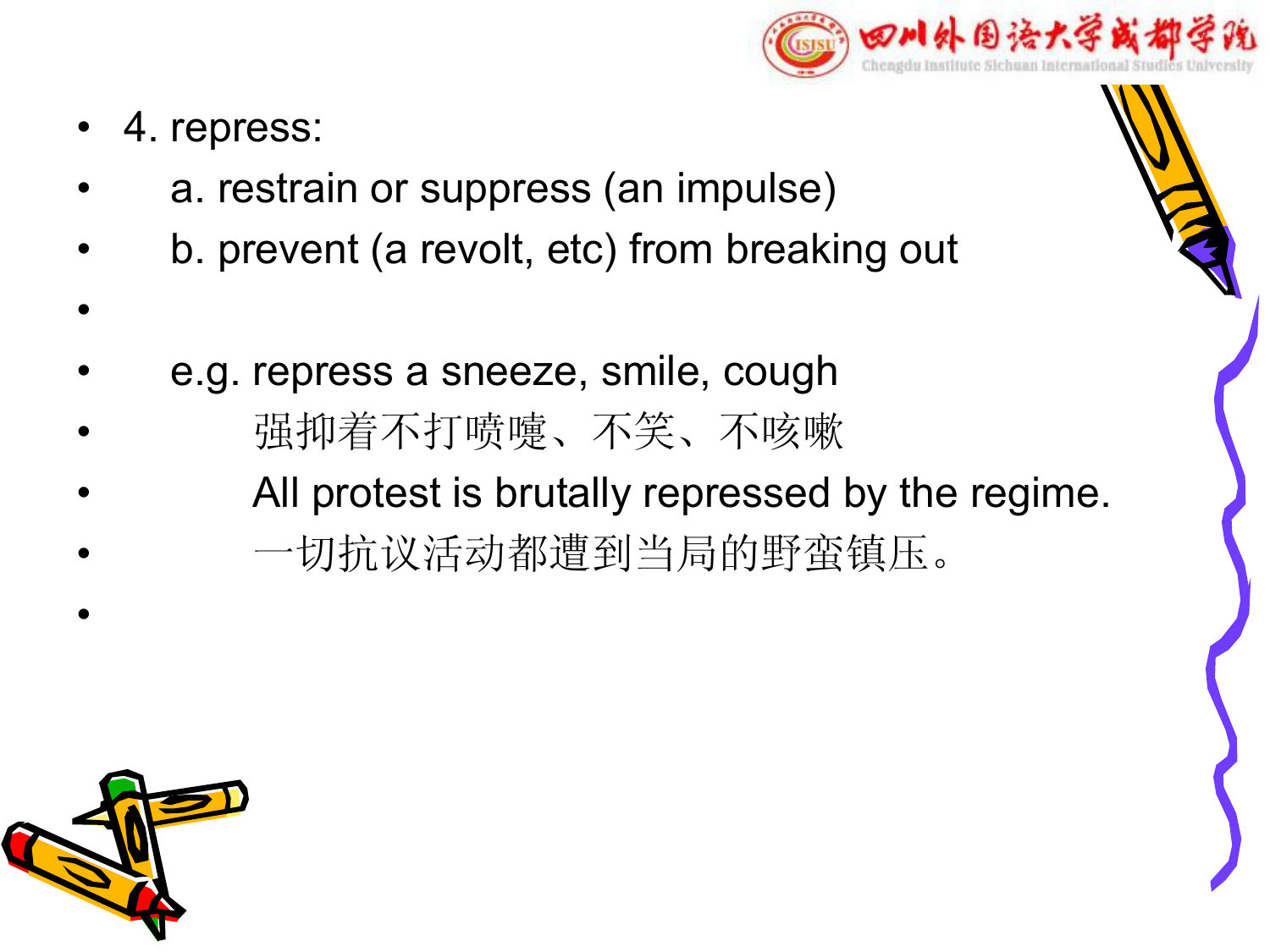

- 5. shriek
- to give a long high shout, especially when you are excited, frightened or in pain
- shriek with sth.
- e.g. shriek with laughter, excitement
- 尖声大笑、激动的尖叫
- shriek sth. (out)
- e.g. shriek (out) a warning
- 尖声警告

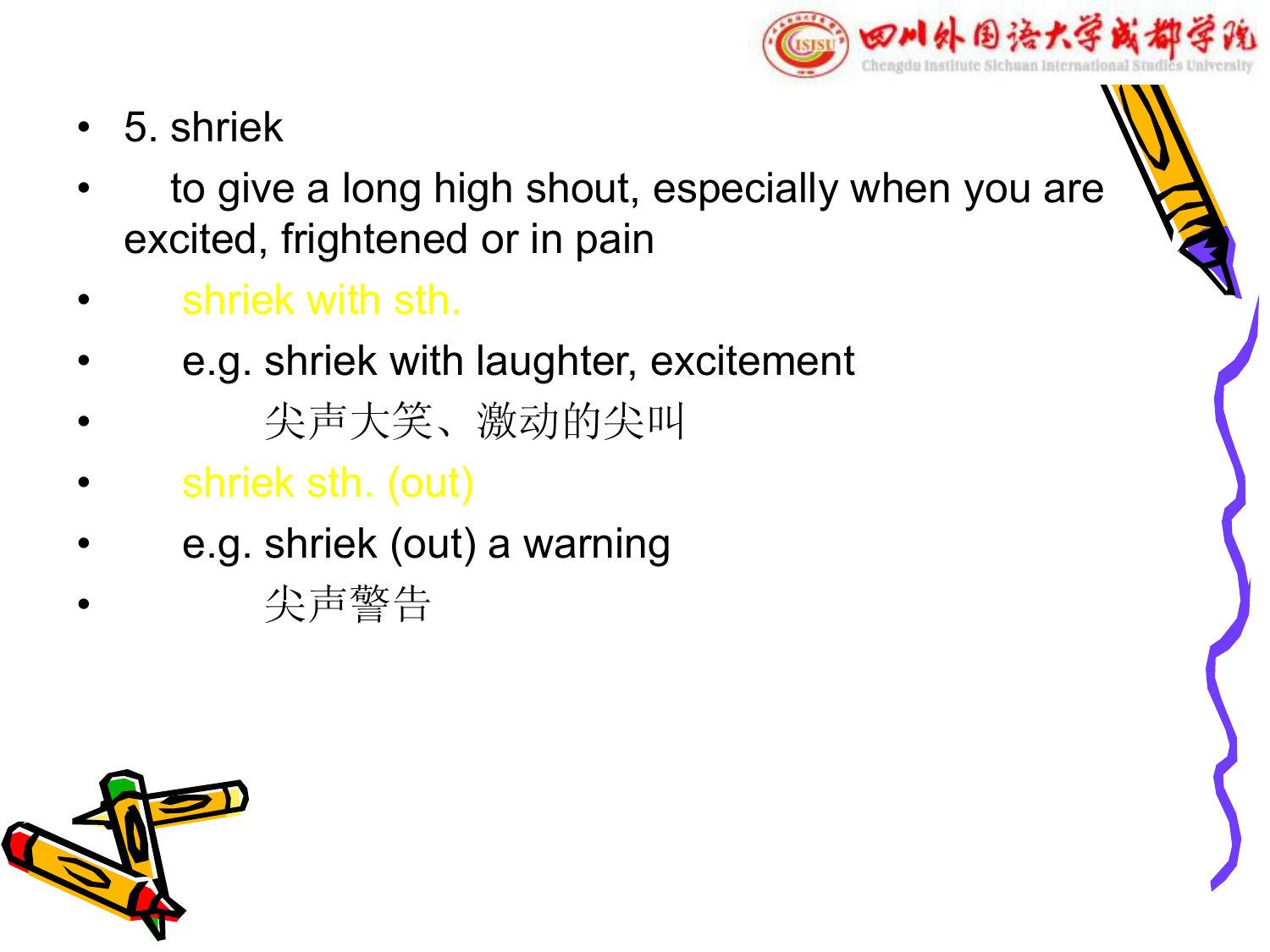

- 6. smash
- a. (cause sth. to) be broken violently into pieces;
- b. hit sth./sb. very hard;
- c. crash (a vehicle)
- smash (sth.) against, into, through, etc sth.冲进或撞 上某物
- smash sth. down 击倒某物
- e.g. The elephant smashed through the trees.
- 大象在树林中横冲直撞。
- The fireman smashed the door down to reach the children.
- 消防员破门而入冲向孩子们。

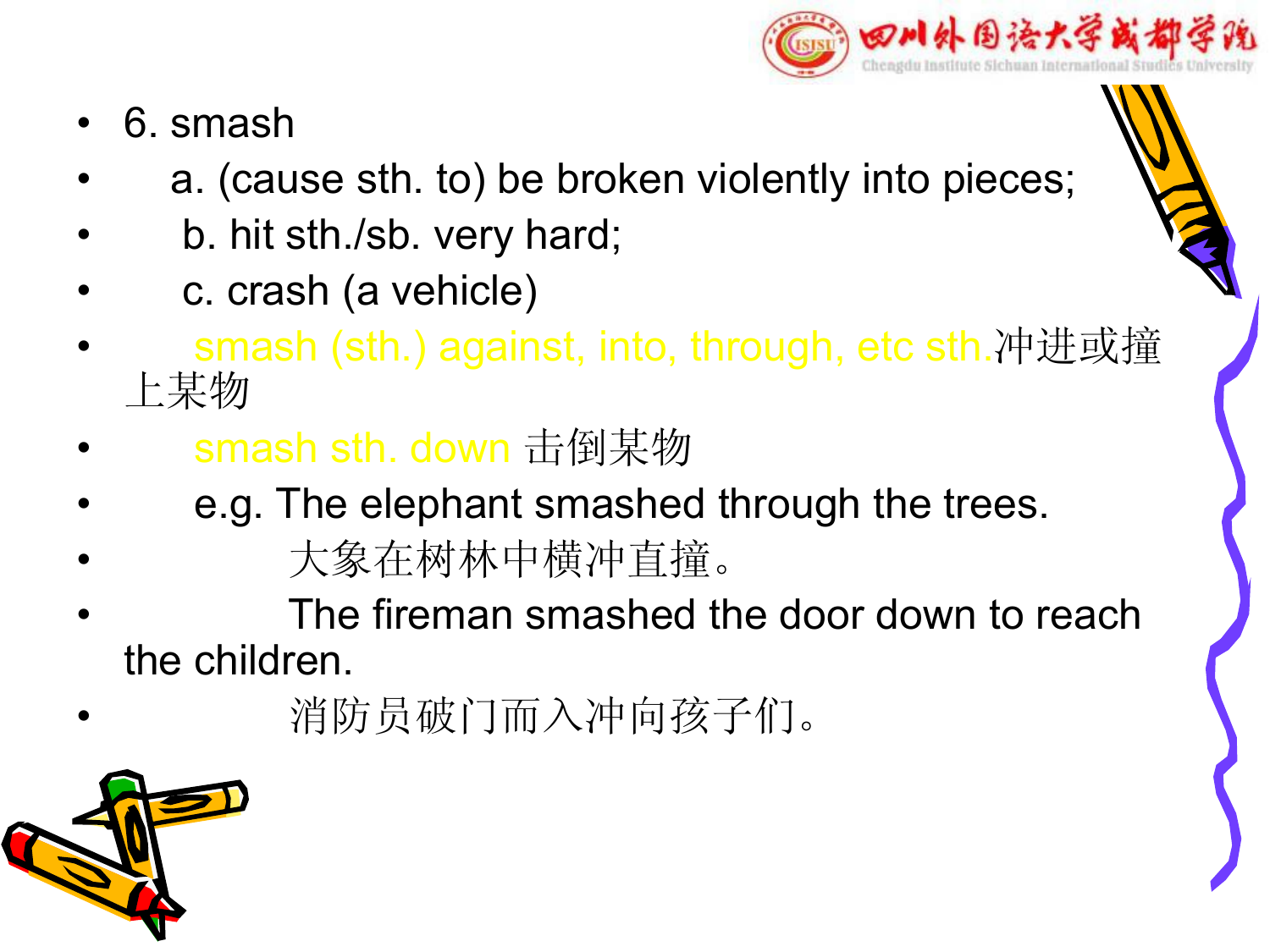

#### II. About the author

• Richard Matheson (1926----) is an American author who has written quite a number of mystery, horror stories and science fiction, some of which have been turned into movies. He is described by some readers as one of those good writers whose works you may not have read. Richard Matheson's stories often have an unexpected twist like the  $\epsilon$  and text.

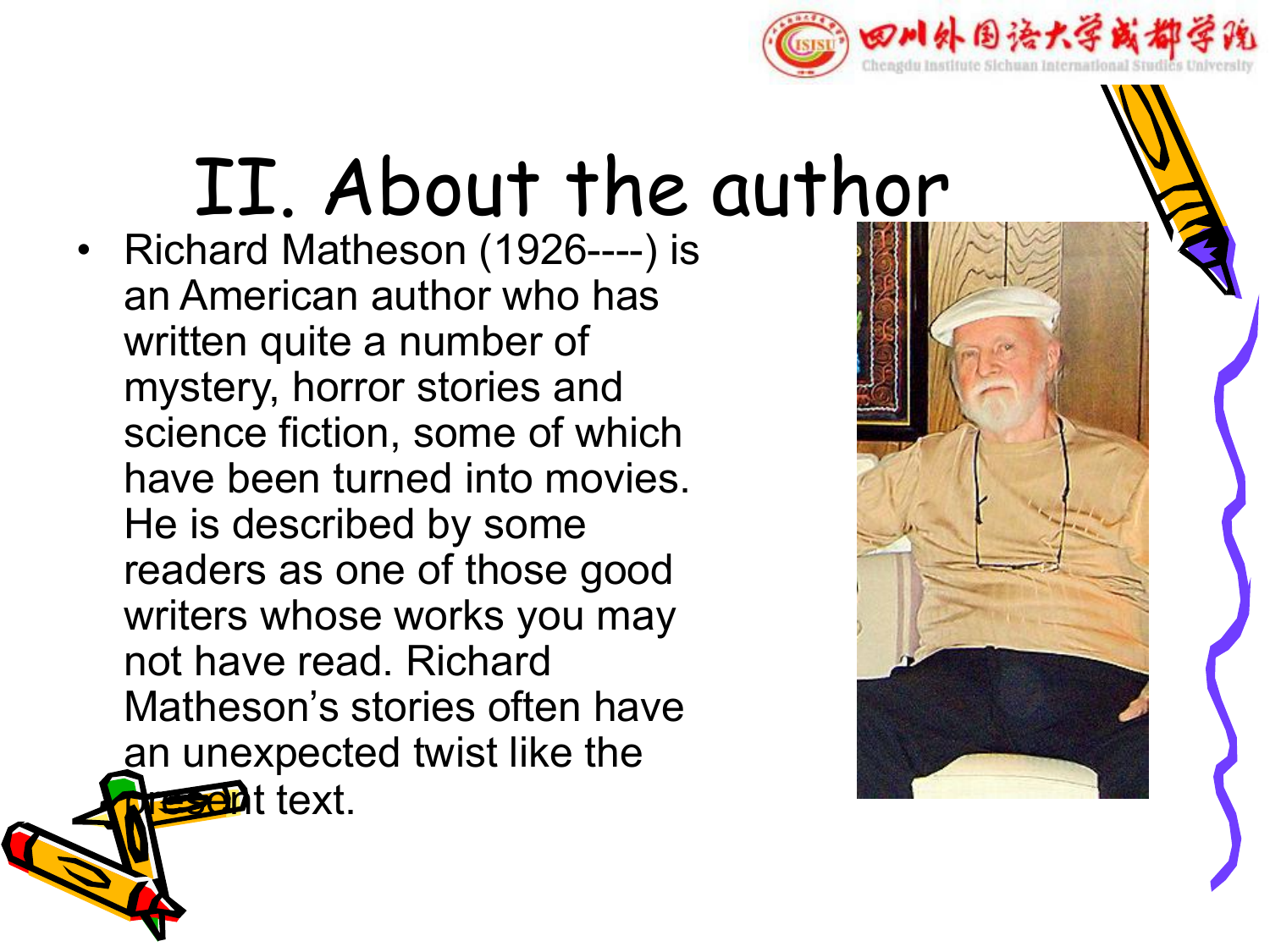

# III. Structure of the text

- Part I
- (1-36): Mr. Steward called the Lewises in the evening, and a push-button unit was delivered to them.
- Part II
- (37-54): The couple reacted differently to what Mr. Steward said.
- Part III
- (55-116): Norma got deeply involved in the matter and this made her husband very unhappy.
- Part IV
- $(117-129)$ : Norma was to get the amount in the form **of T**uthur's insurance policy.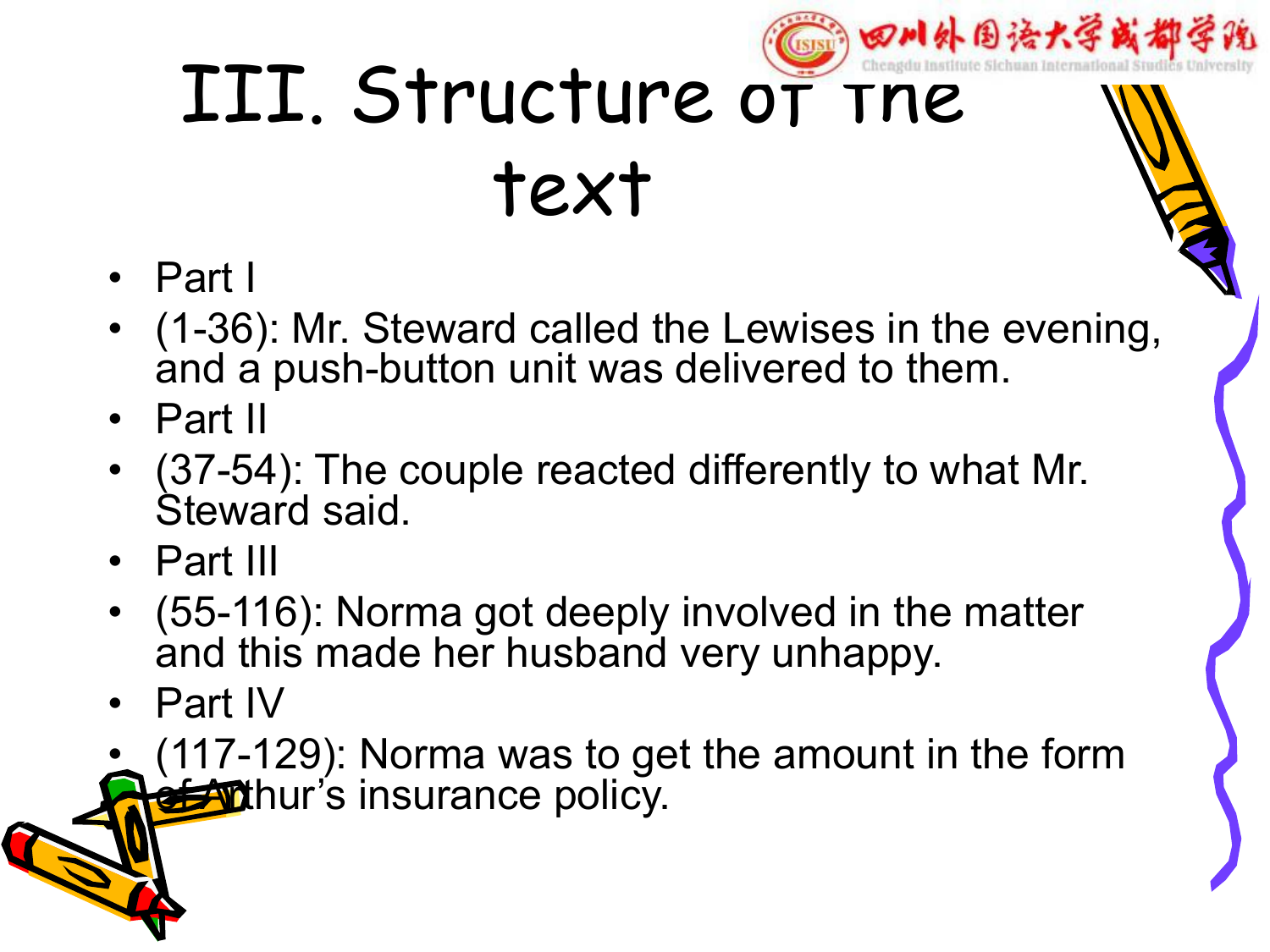

## IV. Text analysis

- Part I.
- Questions:
- 1. What was Norma's first reaction?
- 2. Why did Norma repress a smile?

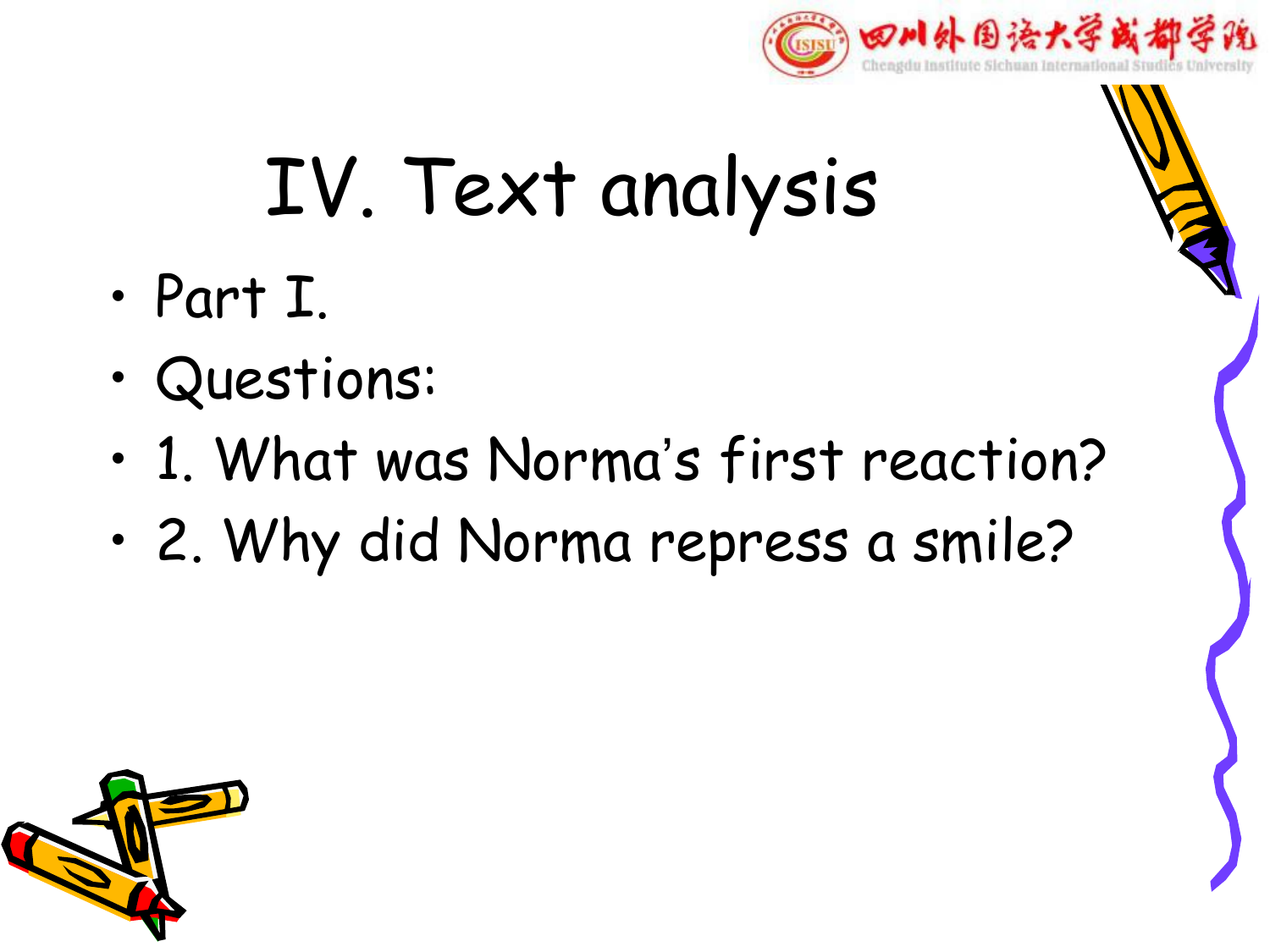

- 1. a cube-shaped carton sealed with tape
- a carton having the shape of a cube, which was fastened or closed with (sticky) tape
- e.g. a heart-shaped candy
- $\cdot$  2. I'll get it.
- get: take, deal with
- I'll go and see who the visitor is.

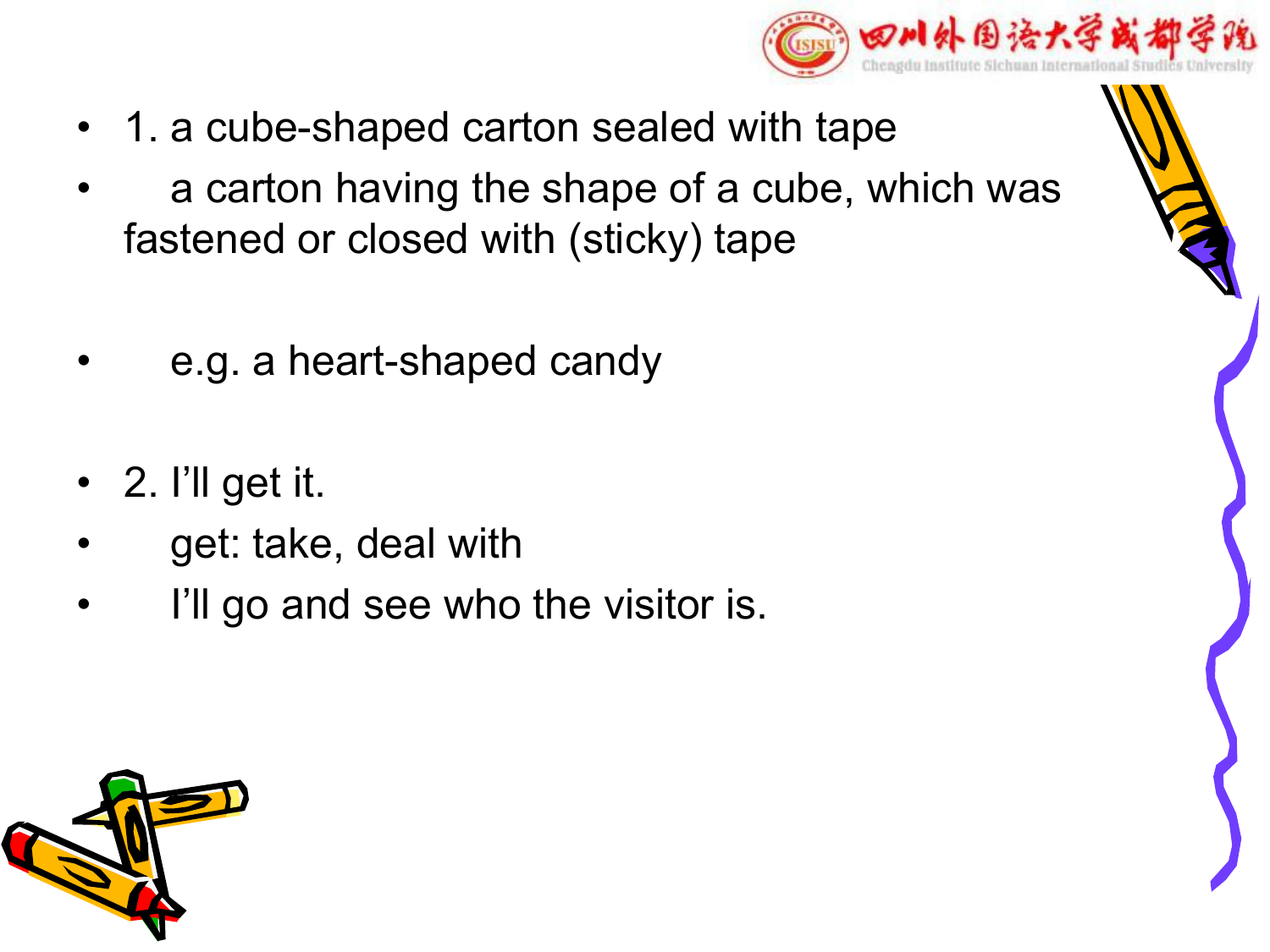

- 3. sales pitch
- salesman's way of persuading people to buy the goods they are trying to sell

- 4. a practical joke 恶作剧
- a trick played on sb. in order to make them appear ridiculous or to amuse others

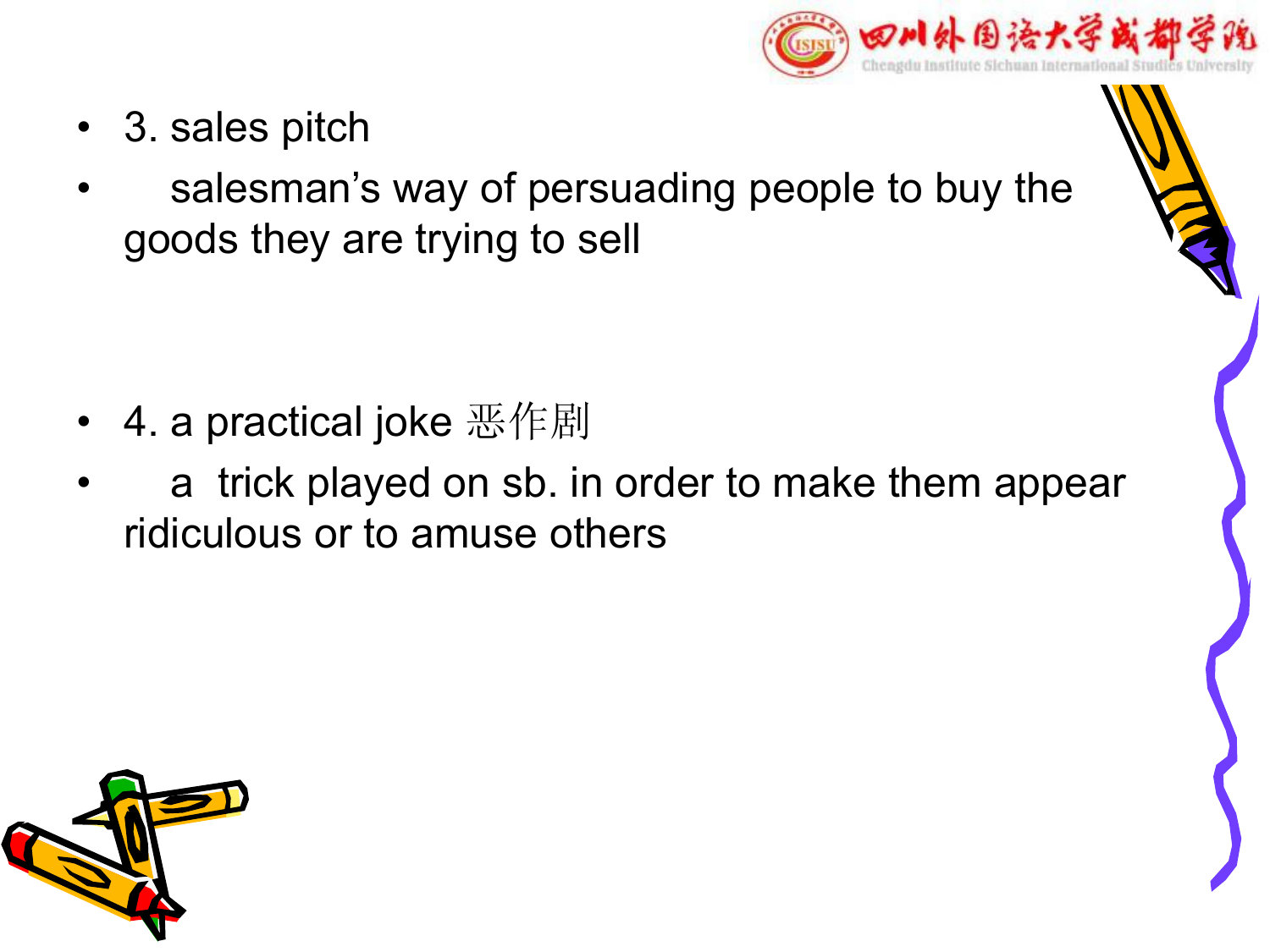

- Part II.
- 1. Impulsively, she dropped them into her purse.
- Paraphrase:
- She suddenly picked up the torn card and dropped them into her purse without giving too much thought to it.

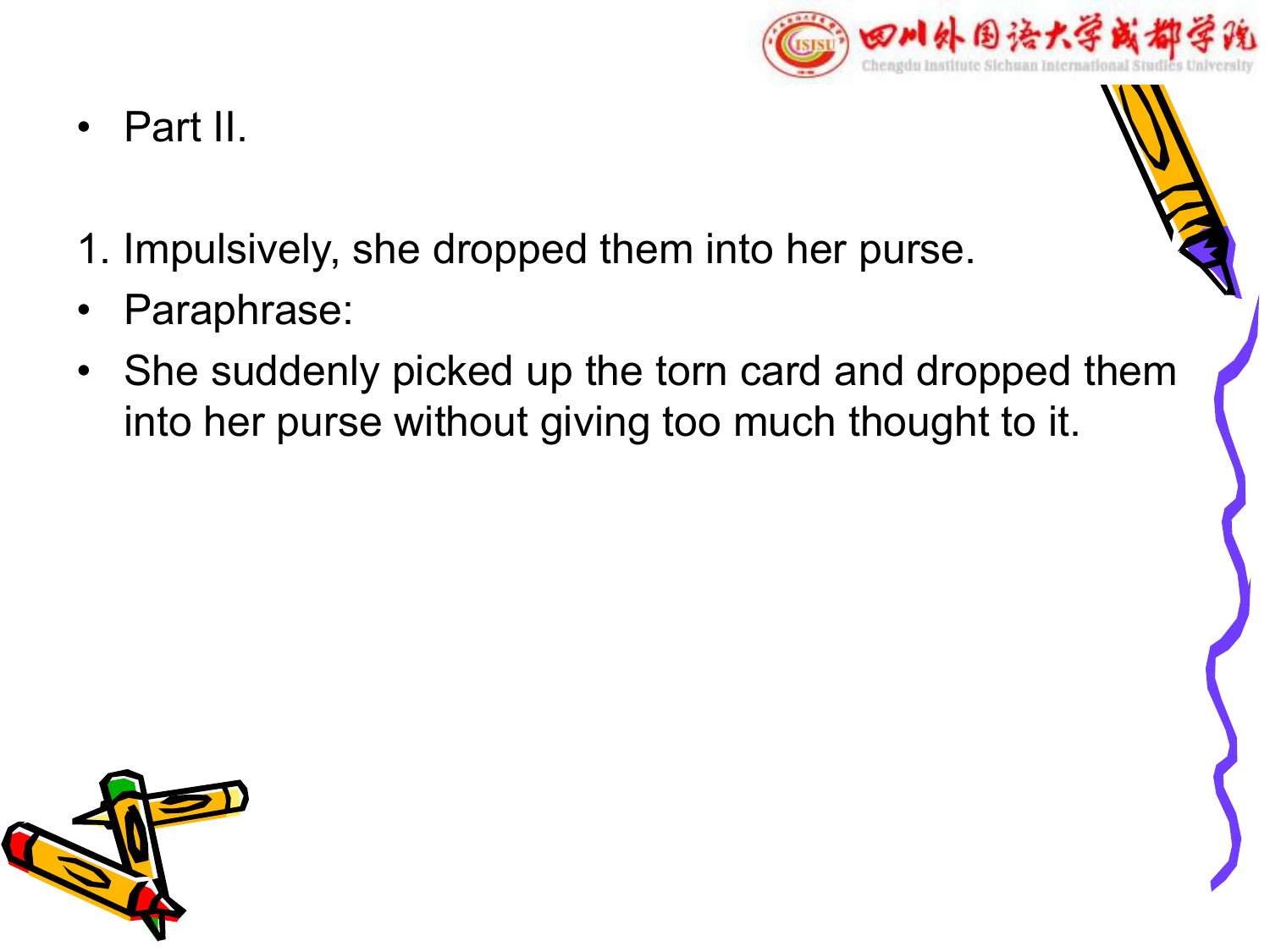

- Part III.
- Questions:
- 1. Why did Norma call Mr. Steward if she thought the whole thing was crazy?
- The story shows us how Norma was drawn into this situation step by step. At this point she was curious, but she still did not quite believe the man.

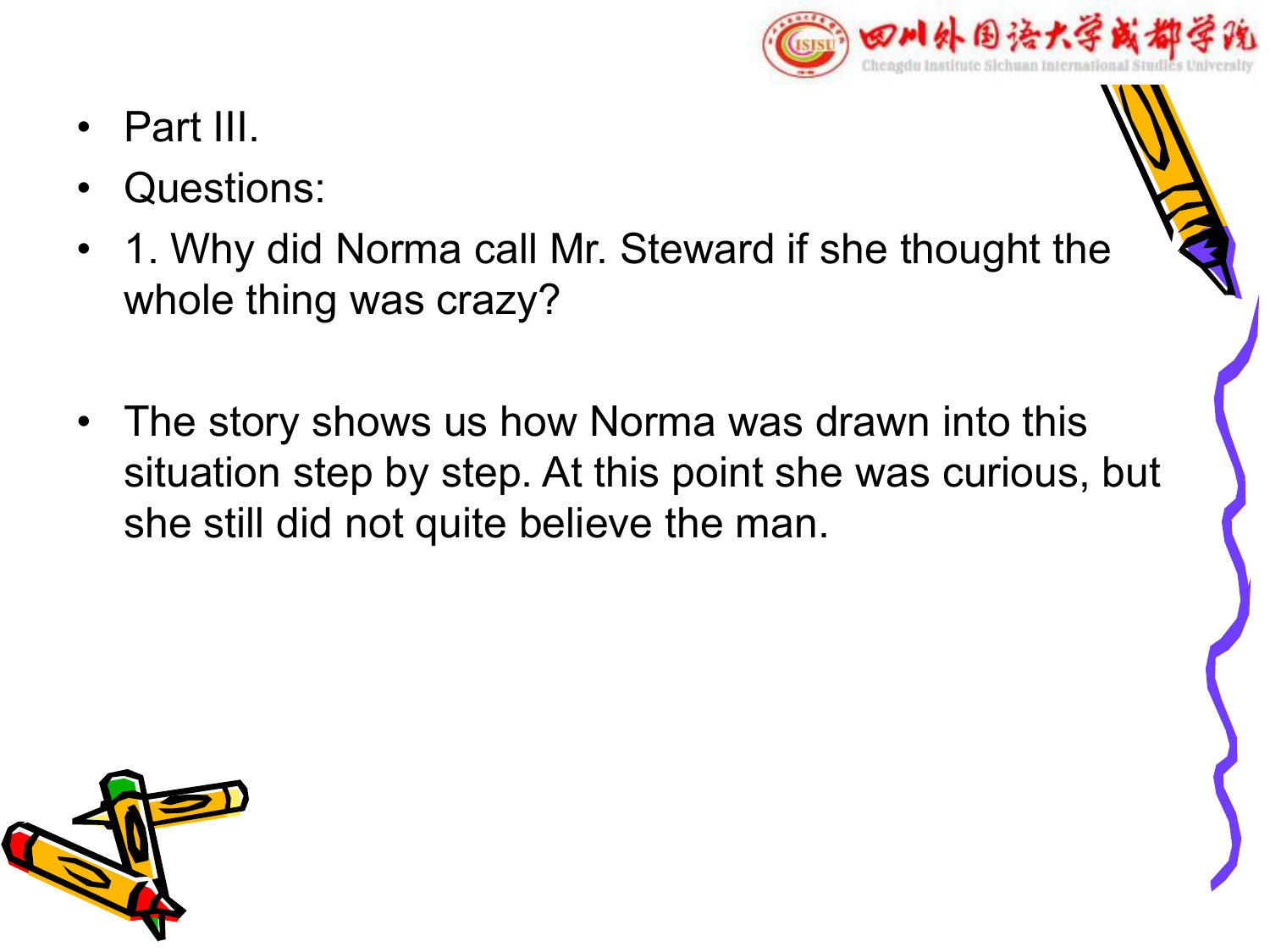

- 2. Why did Norma stiffen and hang up angrily when  $N$ Steward offered to bring back the unit?
- She felt at this point that it was rather insulting for the man to assume that Norma could not resist such a temptation.

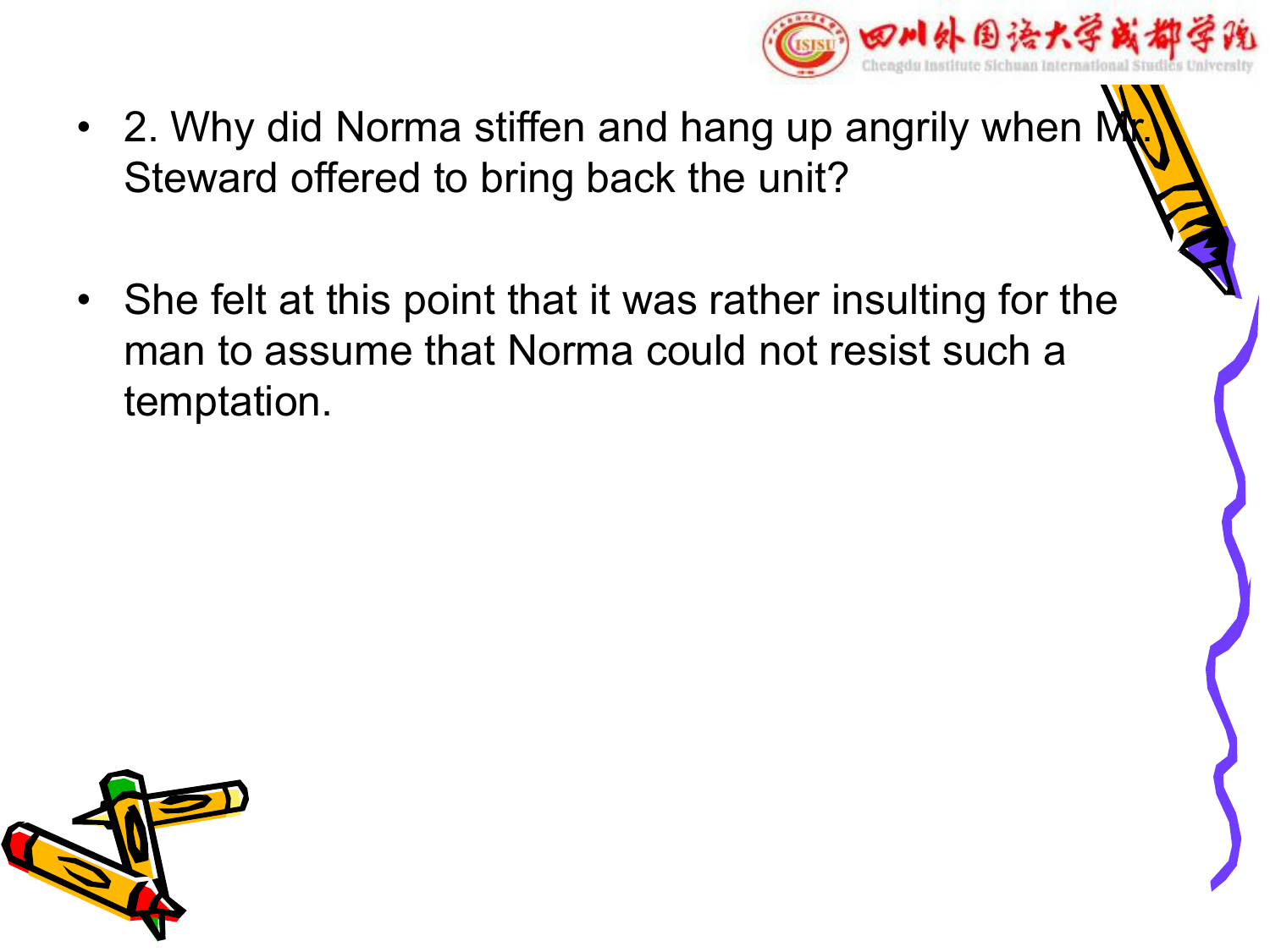

- 3. Why did Norma think that it did not make any difference whether she was going to be late or not that day?
- Because she was going to win the 50,000 dollars.

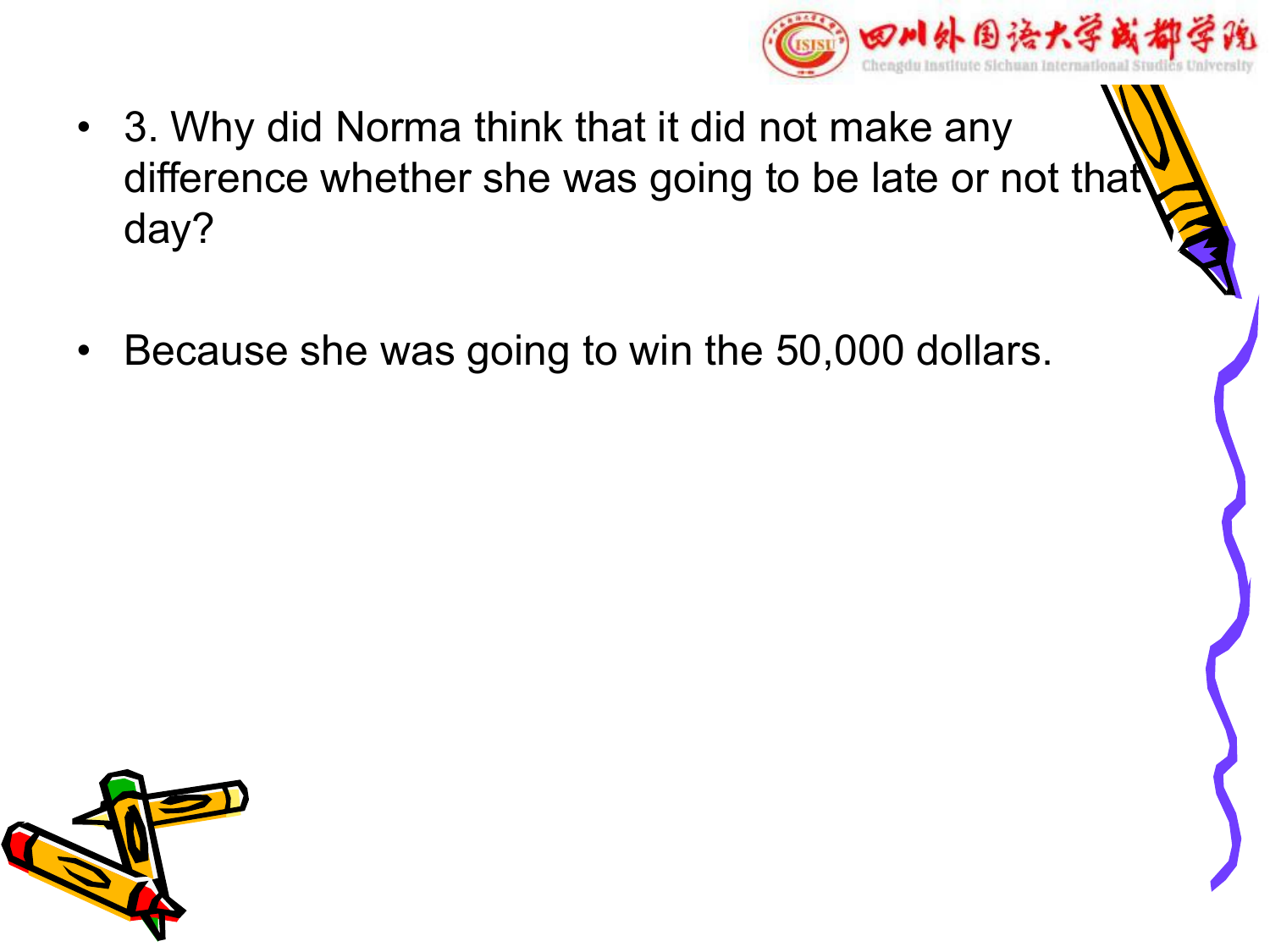

- Paraphrase:
- 1. Not that I believe a word of what you told us.
- I am curious about the unit, but it does not mean that I believe what you told me.
- 2. Well, of all the nerve, she thought.
- She is angry that Mr. Steward assumed that she would want the package.

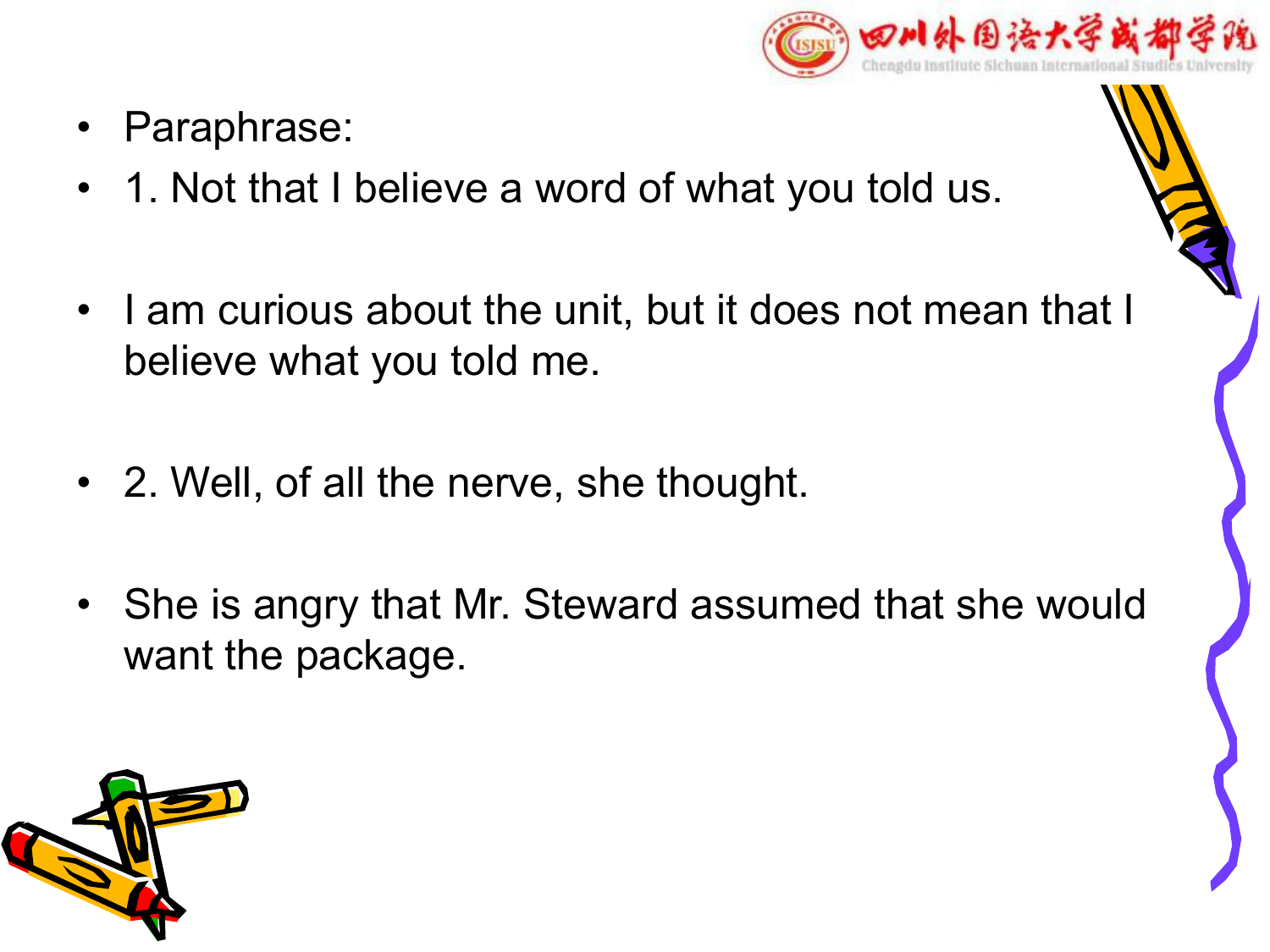

#### 3. Break in: interrupt

- 4. His voice was guarded.
- Paraphrase:
- He answered her cautiously.

5. Draw back: to hold oneself at a distance



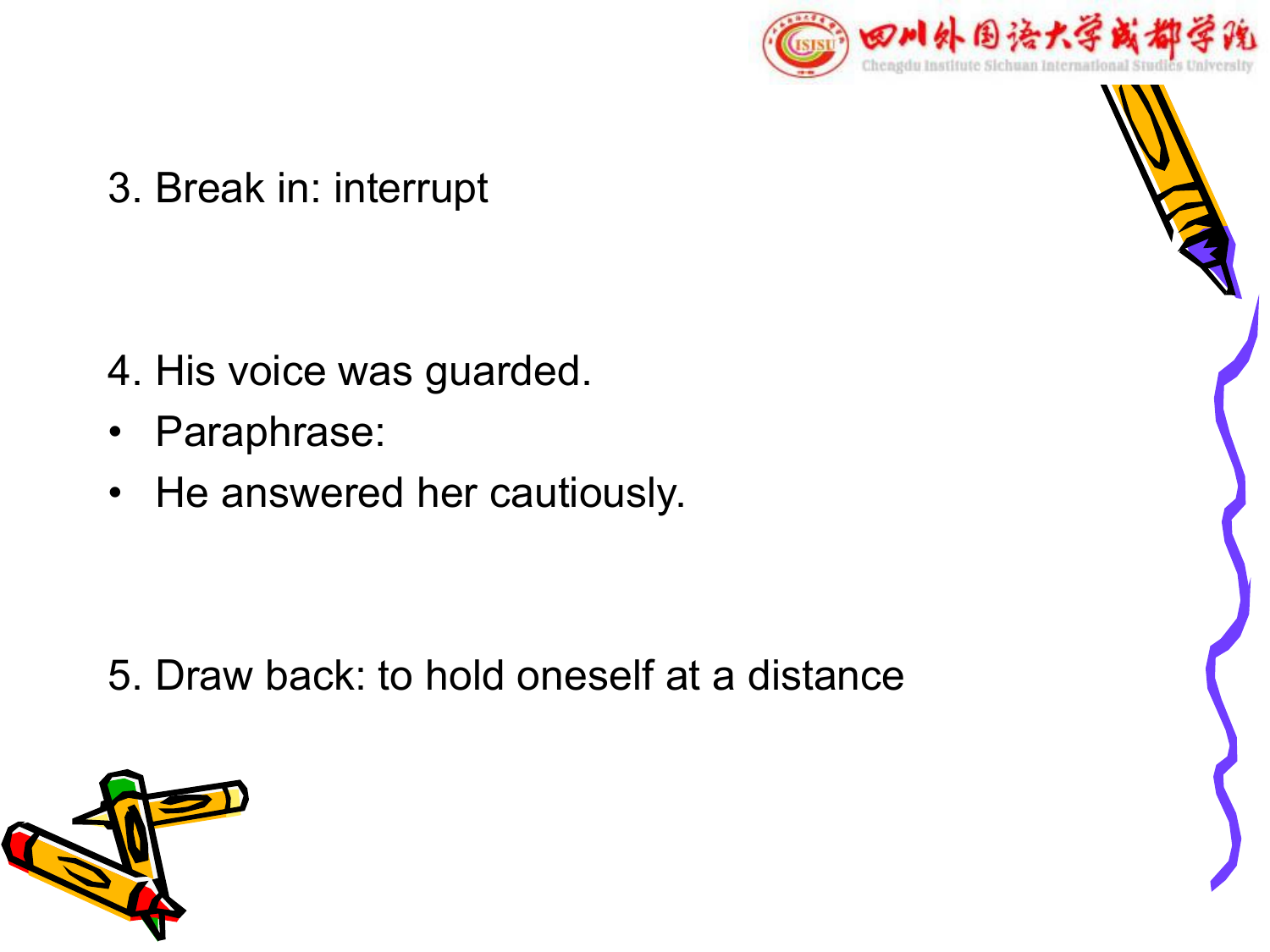

- Draw back from sth./doing sth. 撤回, 取消
- Draw in (白天的时间) 渐短
- Draw sb. into sth./doing sth. 使某人参加某事物(尤指勉 强他人)
- Draw on (时间或季节)临近,接近
- Draw on/upon sth. 使用, 利用
- Draw sb. on 吸引或引诱某人
- Draw sb. out 鼓励某人说话
- **Draw sth. out 将**(事情) 拖长
- Draw up (车辆) 停下来

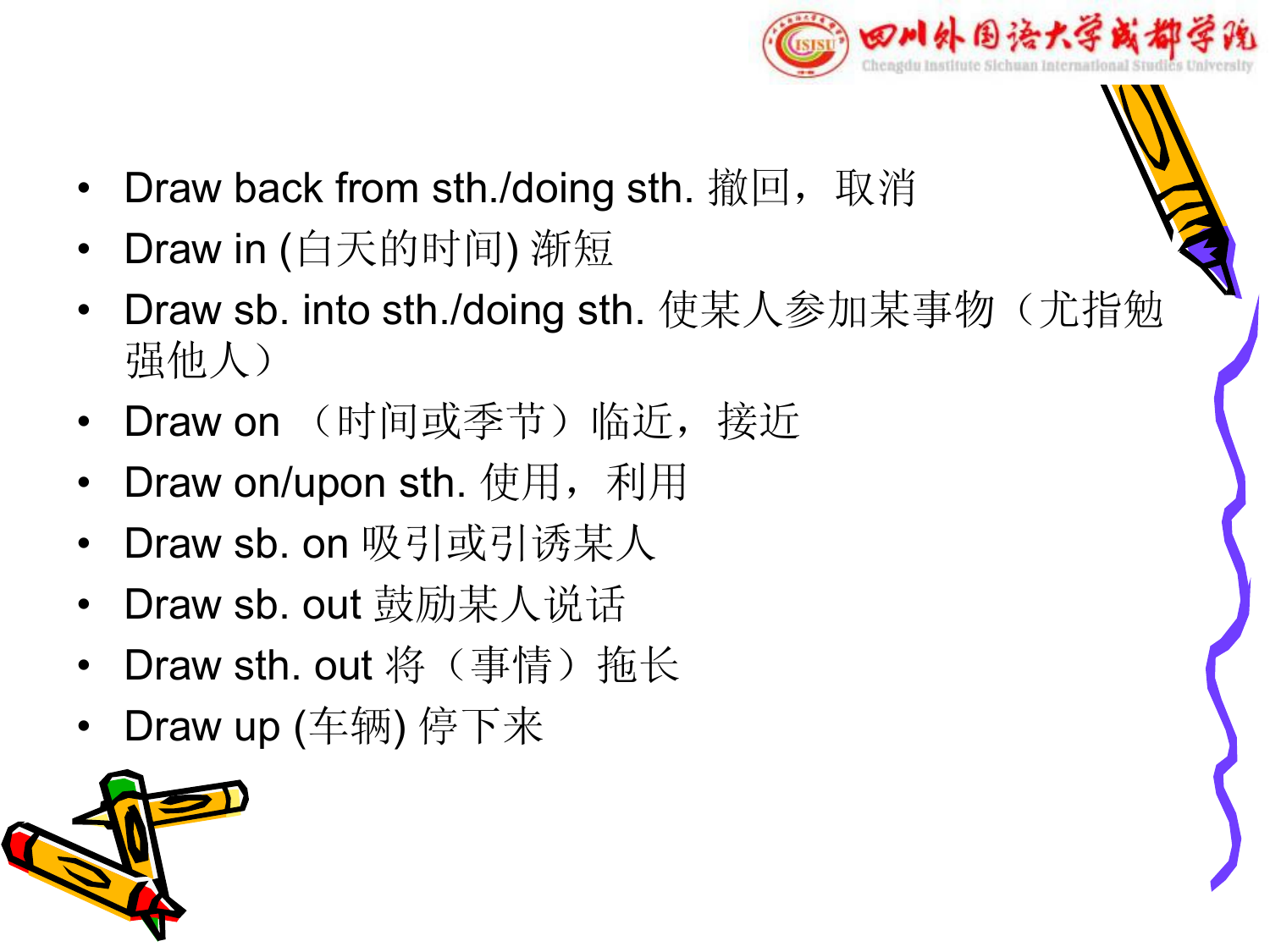

6. Cut him off: cut him short

- 7. To get so worked up over nothing.
- Paraphrase:
- To become so upset for no reason.



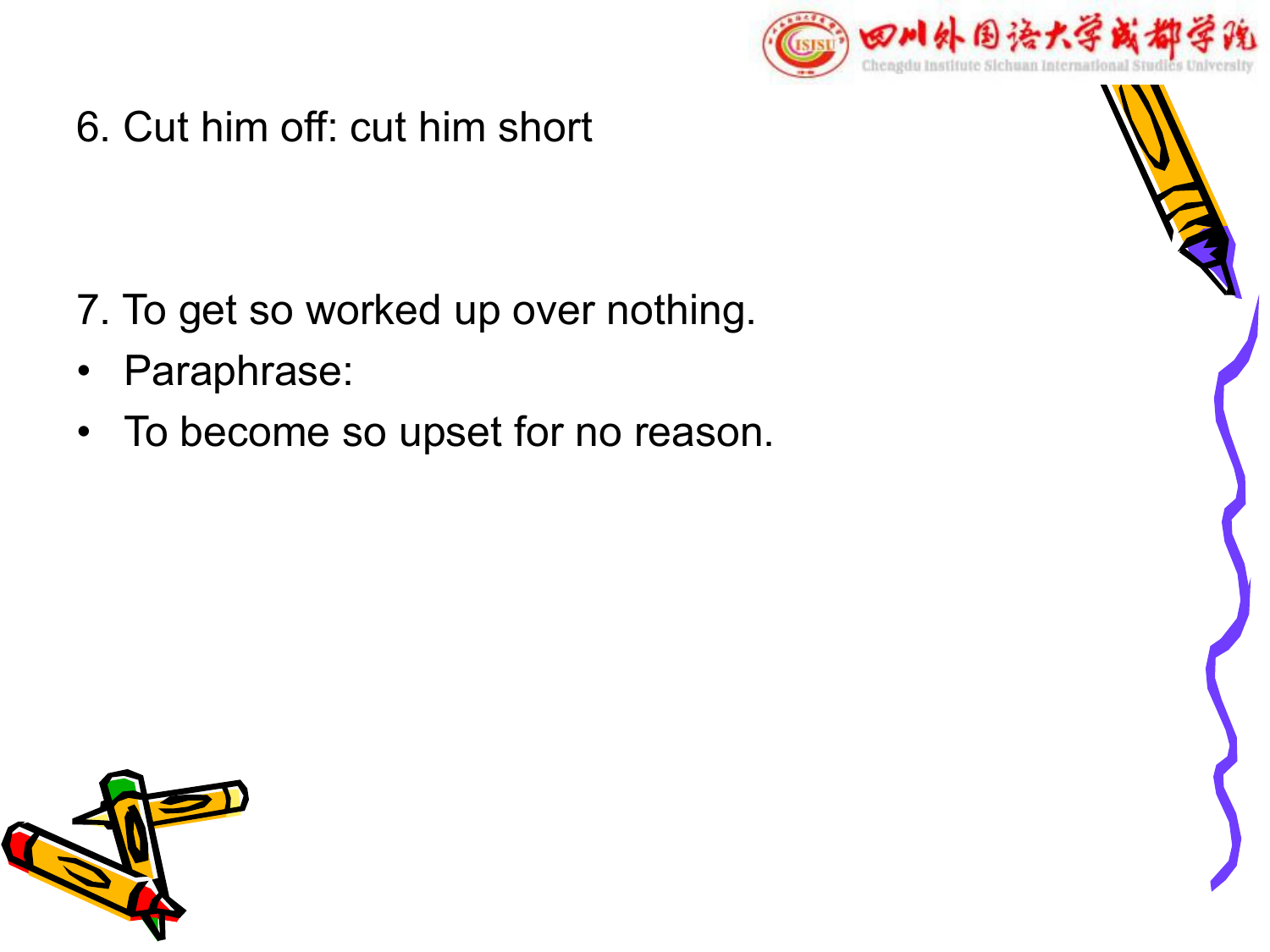

- Part IV.
- Paraphrase:
- 1. Something cold pressed at her skull as she removed the button unit from the wastebasket.
- She was so stunned that she could feel no pain or anything as she removed the button unit from the wastebasket.
- 2. It wasn't her voice shrieking so; it couldn't be.
- She screamed to Mr. Steward over the phone in such a way that even she herself couldn't recognize her voice. **Bot** had never screamed at people like that before.